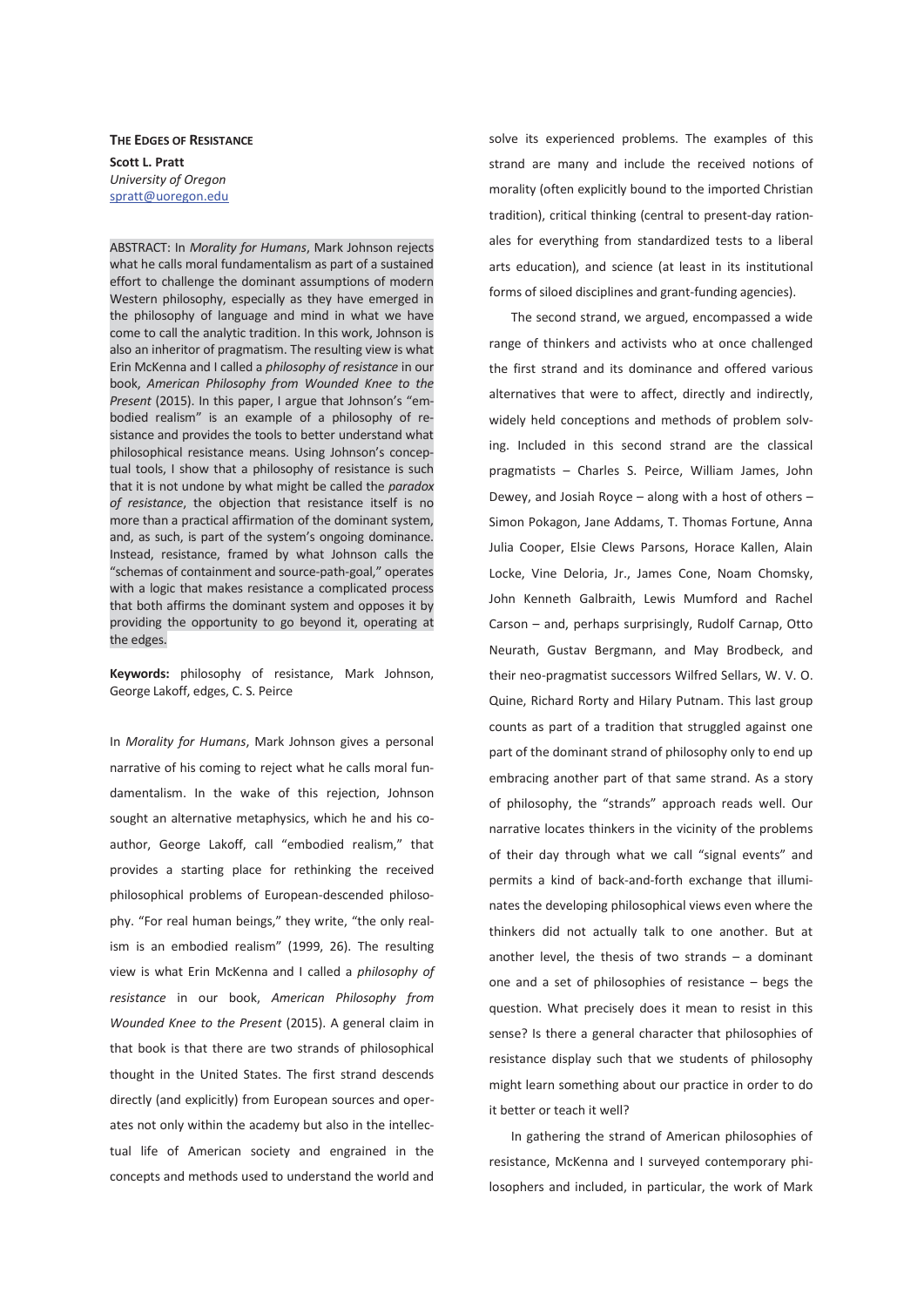Johnson. In some sense this was recognition of Johnson's general stand on the received philosophy of the 1970s and 1980s. In an academy dominated by a philosophical approach that had given up its resistance in the 1950s, Johnson refused to operate within the expectations of his teachers and critics. Since the publication of his first co-authored work, *Metaphors We Live By* in 1980, Johnson has stood overtly outside what we have come to call the analytic tradition by challenging the dominant assumptions of philosophy of language and mind. Johnson is also an inheritor of the pragmatist strand of resistance. "I was introduced [to pragmatism] in the early 1980s by my colleague Tom Alexander in a seminar he was teaching on John Dewey's classic *Experience and Nature*. I began to see the pragmatism of C. S. Peirce, William James, and John Dewey as the most appropriate nondualistic and scientifically responsible framework for understanding human experience and cognition" (2017, 17). For Johnson, pragmatism, as he has taken it up, "is characterized by (1) a profound respect for the richness, depth, and complexity of human experience and cognition; (2) an evolutionary perspective that appreciates the role of dynamic change in all development (as opposed to fixity and finality); and (3) recognition that human cognition and creativity arise in response to problematic situations that involve values, interests, and social interaction" (2017, 96). At the same time, even as a resister, Johnson's work has stayed in many ways close to the problems debated by the dominant tradition and his solutions are often drawn from mainstream Western science. In this light, Johnson is part of the resistance, but in a qualified way that has also led to critiques by feminists and others for not resisting enough. Whether it is resistance enough, of course, is predicated on deciding that Johnson's work is a philosophy of resistance in the first place.

As a pragmatist, Johnson represents a renewed engagement with contemporary science. His work is also an opportunity to think again about the idea of a philosophy of resistance. It became clear that Johnson offered work that was not only an example of the strand of

resistance in the American philosophical tradition that McKenna and I sought to describe, but his work also provides resources for understanding the outlines of the tradition of resistance in a clearer way than we managed in our book. Using Johnson's work, I will reconsider the idea of a philosophy of resistance. I will begin by arguing that Johnson's work in general has two characteristics we identified across the philosophies of resistance we examined in the American tradition. First, it emerges in the context of experienced problems, not received questions. Second, as a practice, Johnson's work involves the expectation of a pluralism of both results and methods, and the expectation that its conclusions are fallible. Using Johnson's conceptual tools, I will then argue that a philosophy of resistance is such that it is not undone by what might be called the paradox of resistance, the objection that resistance itself is no more than a practical affirmation of the dominant system, and, as such, is part of the system's ongoing dominance. Instead, resistance, framed by the schemas of containment and source-path-goal, operates with a logic that makes resistance a complicated process that both affirms the dominant system and opposes it by providing the opportunity to go beyond it, operating at the edges.

## \*\*\*\*

In broadest form, a philosophy of resistance begins in the context of an indeterminate situation framed by conflicts among widely held beliefs experienced as disruption, dislocation, or confusion. In Johnson's case, the indeterminate situation was framed by the experienced conflict between the moral and metaphysical demands of his community and his own quest for meaning. "I was born and raised in… Kansas," he writes, "which contains the geodesic center of the country and which prides itself on being the *true* 'Heartland' of America" (2014, 5). His parents, he continues, "raised me to be a good Lutheran and, they fervently hoped, a good Republican. I failed them on both counts." The failure, which may be better understood as an act of resistance in the sense I will discuss, eventually led Johnson to "rethink" his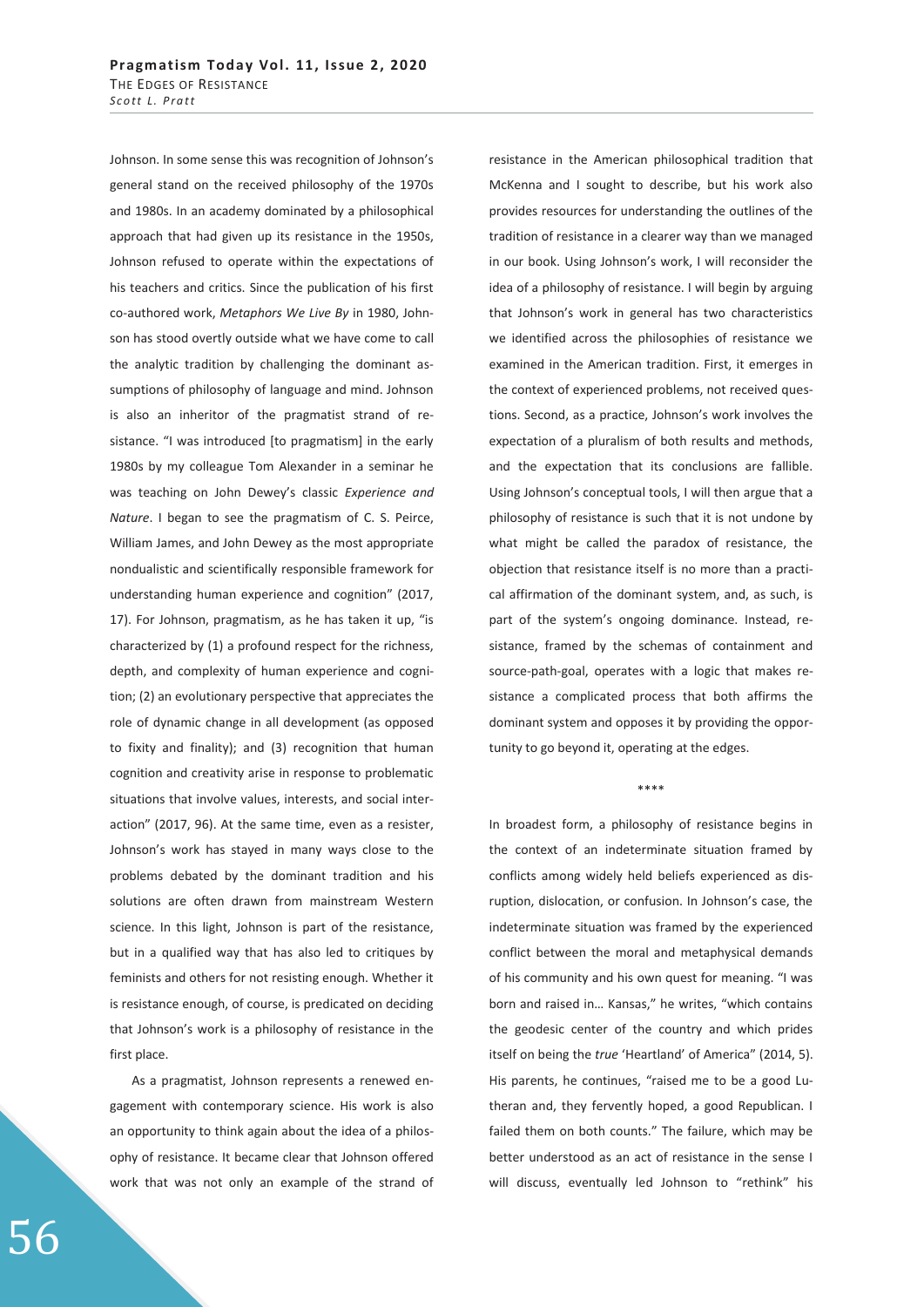"whole conception of what it means to be human, along with [his] views about the origin of human moral values" (2014, 5). This sort of "rethinking" is, for Johnson and for McKenna and me, a quintessential example of doing philosophy understood as an activity that arises from experience in order to address problems at hand.

As a typical teenager, Johnson says, he was "naïve, parochial in my experience and vison, and mightily confused about love, life, liberty, and the pursuit of happiness" (2014, 13). These were not, however, only his problems "but rather represent basic issues attending any moral doctrine or theory that pretends to give ethical guidance by means of unconditional principles, laws, commandments, or standards of value" (2014, 13). Since experience is a situation framed by language, culture, history, embodiment, and the environment, philosophy arising from experience is not a transcendental practice engaged with the really real and truly true. Instead, for Johnson as for John Dewey in his essay "Philosophy and Civilization," the practice is "…approached with the antecedent idea that philosophy, like politics, literature, and the plastic arts, is itself a phenomenon of human culture" (1988, 3). As work within culture, within experience, Dewey continues,

Philosophy thus sustains the closest connection with the history of culture, with the succession of changes in civilization. It is fed by the streams of tradition, traced at critical moments to their sources in order that the current may receive a new direction… But philosophy is not just a passive reflex of civilization that persists through changes… [P]hilosophy marks a change of culture. In forming patterns to be conformed to in future thought and action, it is additive and transforming in its role in the history of civilization. (1988, 7)

Philosophy, then, is a mode of inquiry into widely held beliefs and methods of solving problems that begins when established beliefs and methods are disrupted or fail.

The resulting philosophical practice is marked by the expectation that, whatever philosophical inquiries might find, they will be neither singular nor final. As a result, philosophers, from this perspective, recognize that the work the situation calls forth and its meanings must be

both pluralistic and fallible. What is pluralism in this case? In his incomplete last book, *Some Problems of Philosophy*, James recognized pluralism as a sort of disconnection that avoids complete unification ontologically and complete reduction epistemically. Pluralism, he wrote, "only has the negative significance of contradicting monism's thesis that there is absolutely *no* disconnection" (1977, 259). Johnson likewise describes his view in *Morality for Humans*, by three claims of negative significance: his view, he concludes, is *non-absolutist*, *non-relativist*, and *non-reductive*. He names a fourth, positive significance as well, amelioration, which lines up precisely with James's further claim that "pluralism… is neither optimistic nor pessimistic, but melioristic, rather" (1977, 269). When Johnson claims that, as a result of his philosophical inquiry, "moral absolutism is profoundly mistaken," he joins James in recognizing that there is not a single system, moral, epistemic or otherwise. Of course, what holds for moral absolutism holds for every specific claim that purports to have universal application: they can be mistaken. "There is," Johnson concludes, "no way of avoiding a plurality of reasonable moral systems and practices, so we should instead focus our attention on how a situated and fallible critical perspective would allow us to engage in reasonable moral appraisal" (2014, 15). The resulting approach is not only defined negatively, it simultaneously marks a view that is ameliorative in its application, that is, it is a view "predicated on the psychologically realistic hope that collective human reflection and agency can make things better through intelligent problem-solving" (2014, 196).

But is this view also a philosophy of resistance? Lakoff and Johnson, in their co-authored book, *Philosophy in the Flesh*, provide grounds for two concerns about what a philosophy of resistance could be following two spatial-relations schemas that seem to underlie the concept of resistance.

Johnson writes, "image schemas are the recurring patterns of our sensory-motor-affective experience by means of which we can make sense of that experience and reason about it, and they can also be recruited to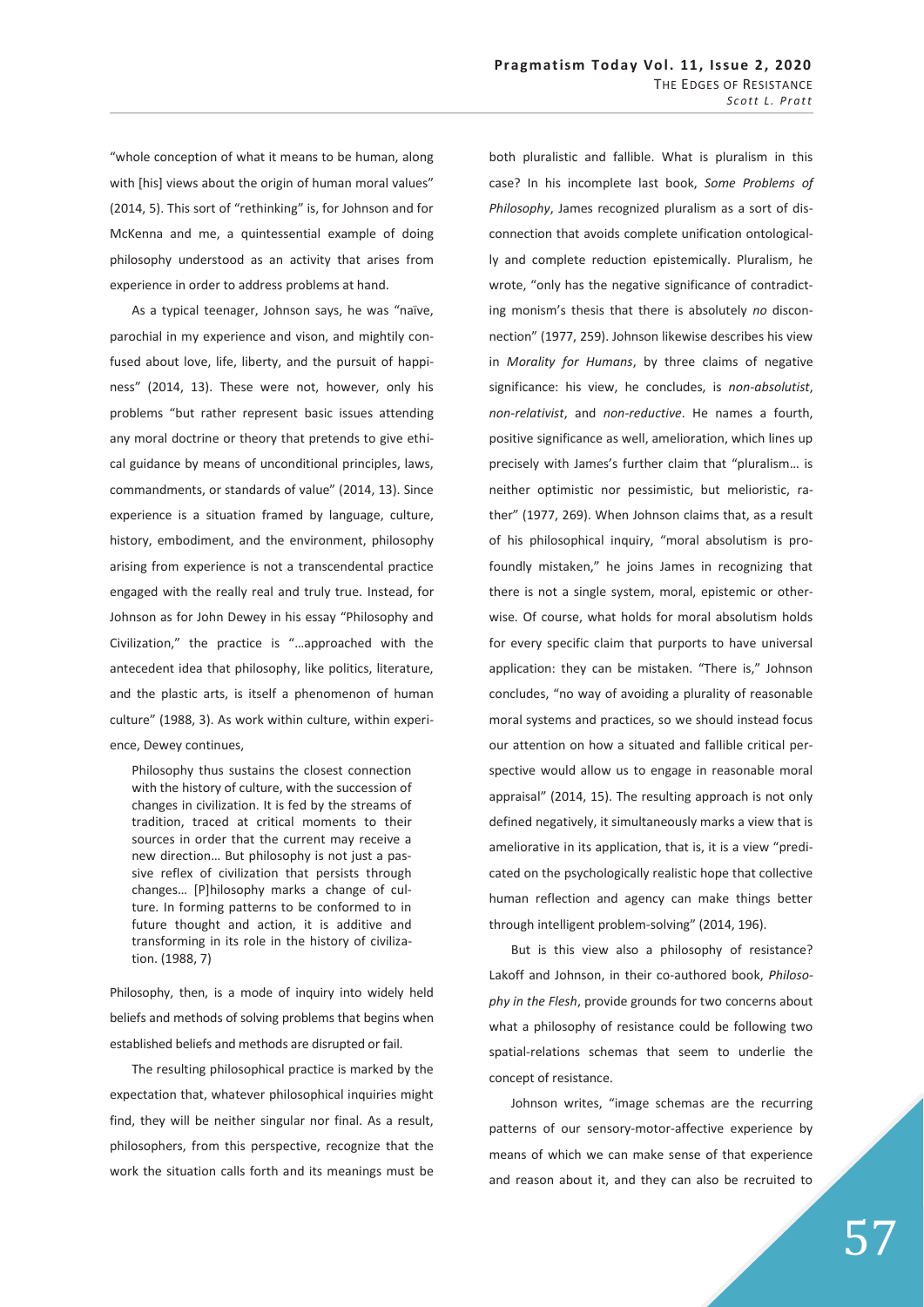structure abstract concepts and to carry out inferences about abstract domains of thought" (2017, 127). On this view, all meaning emerges in organism-environment interactions and the specific patterns of interactions, for humans, provide the structure of embodied action and a "logic" for thinking about such action before and after the fact. Experiences of standing upright, moving in a particular direction, and encountering an obstacle generate "schemas" that provide a "logic" for thinking about up and down and movement toward a goal. "Because we must continually monitor our own changing bodily states, we are exquisitely attuned to changes in degree, intensity, and quality of feelings, which is the basis for our sense of scales of intensity of a quality (the Scalar Intensity schema). Because we must constantly interact with containers of all shapes and sizes, we naturally learn the 'logic' of containment (for the Container schema)" (2017, 129). The spatial logic of a container  $-$  the boundary between things inside and out, of putting things into something and taking them out – provides a pattern for thinking about the relations that frame our understanding of the abstract ideas of geometry and sets. Rather than explaining abstract concepts as a product of "pure" reason or a consequence of language, the study of image schemas shows that both reason and language are emergent aspects of human embodiment and so make abstract thought possible (2017, 132).

While Lakoff and Johnson do not discuss resistance directly, the concept appears in the context of moral strength and the process of willing. Here resistance emerges as a form of self-control, the ability to "stand up" for oneself, framed by the physical experience of standing. "When one is healthy and in control of things," they write, "one is typically upright and balanced" (1999, 299). The experience of physical resistance, as in standing up against forces that try to push you out of place, provides the schema that informs the conception of moral strength. Resistance then appears to be the experience of holding fast to a position one already occupies and a kind of self-control that is not about choice among alternatives, but rather against alternatives, as least

those presented by force of physical strength, reason, or passion. From this perspective, resistance is framed as a conservative force that aims to maintain the status quo and so a proper philosophy of resistance worthy of the name, in this sense, would be the obverse of a practice demanding change. If this is resistance, then McKenna and my idea that philosophies of resistance challenge the status quo would appear to be mistaken. The first objection to resistance as a proper characterization for a strand of philosophy that is oppositional is that resistance is conservative and not transformative.

But this is only one possibility for the meaning of resistance. It is also possible to understand resistance as framed by the source-path-goal schema (1999, 33–34) in which obstacles to the trajectory emerge in route to the goal and block or otherwise interfere with the effort to reach the goal or end-in-view. Moral strength appears again, this time as a means of achieving a purpose. "And because strength enables us to achieve our goals and overcome obstacles, we see moral strength – strength of will – as what makes it possible to confront and overcome evil" (1999, 291). In this case, resistance is acts of not yielding to forces that would interrupt the process. To set a goal of growth or social transformation, for example, and then have others contrive to block or undermine that path, calls for resistance. But for resistance of this sort to occur, opposition is both in relation to a present force or obstacle *and* in relation to some not-yet-achieved state. This suggests the second worry about the concept of resistance: that resistance emerges framed by the source-path-goal schema. If the goal that frames the resistance itself is a goal adopted from (or imposed by) the dominant system, then resistance is again only apparently oppositional and practically is as much a part of the dominant system as resistance that only seeks to conserve the existing order. Resistance, rather than actually seeking some new state steadfastly, is really a part of a larger system of power. Given either the first worry or the second, philosophies of resistance appear not to be a challenge to the dominant system they purport to oppose, but rather are part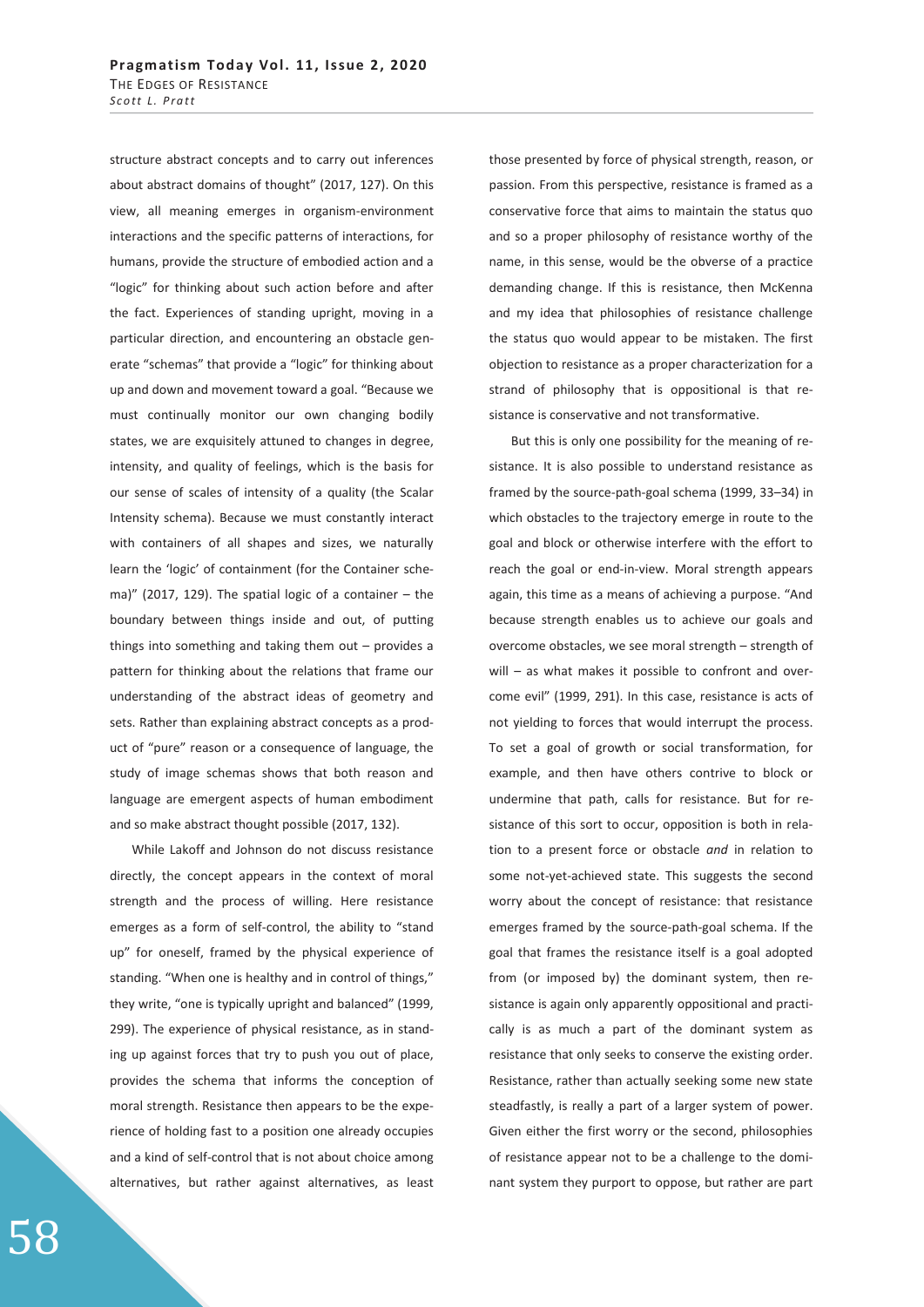of a perpetuating power – this is the *paradox of resistance*.

These objections to the possibility of a philosophy of resistance as means of social transformation – that resistance is at best a conservative force or it is at worst an unconscious process that reinforces the dominant system – are compelling and call for a response. However, using resources from Johnson's work, it can be shown that these objections only hold if the system of philosophies is closed, that is, where resistance and what it opposes form a dyad. Instead, if the framing metaphor is recognized as the triadic container schema that includes internal relations, external relations and a boundary, a different notion of resistance emerges. Rather than being a dyadic term that serves to affirm that which it opposes, resistance can be seen as a third element that is neither inside nor outside and both inside and outside at once. What Johnson's work suggests – and what helps to define the tradition that McKenna and I sought to present – is that resistance emerging at the boundary between communities and ways of thinking has the character of being necessarily pluralistic in experience and method and necessarily fallible in outcome. In short, I argue that resistance is at the edges.

## \*\*\*\*

What does it mean to say that resistance is at the edges? In *Philosophy in the Flesh*, Lakoff and Johnson make the bold claim that "every living thing categorizes" (1999, 17). To the extent that categorizing is a mode of action, things that categorize are also agents. For Lakoff and Johnson, categorization is an evolutionary consequence: "if we hadn't [evolved to categorize], we would not have survived" (1999, 17). Even though it is not their concern, it is possible to generalize the concept of categorizing even further and see categorizing as *a process of maintaining a thing as itself in relation to other things*. From this angle, then, it would appear that not only living things categorize, but every *thing* categorizes. The process, as it emerges in the life activities of organisms,

operates in the form of the container schema that divides the relevant world into things contained or included – things inside – and things excluded – things outside. The container schema by itself, if only understood as a relation of two terms, inside and outside, masks the more complex process of categorization that depends on processes of selection.

Even as categories operate on the schema of physical containment and exclusion, categories are not containers in a rigid sense (where everything is or is not in the category). In practice, "Human categories are typically conceptualized in more than one way, in terms of what we call prototypes" (1999, 19). A category – even if it is narrowly defined – is nevertheless a concept that directs our attention to a range of particulars where some serve as prototypes or exemplars of the category and other things that are "in" the category are similar but differ by degree from the exemplars. Categories on this view are rather more vague than the container metaphor would promise, serving to guide selection but not fully determine every result. The boundary of a category – understood in human categorizing as an indefinite fringe of things sufficiently like a category's prototype – forms a third element of the process and leads to the concept of "radial categories." "Instead of there being literal concepts defined by necessary and sufficient conditions," Johnson argues, "our concepts tend to have a rich internal structure that lacks any single univocal core and is rooted in our bodies, brains, and social interactions … The empirical research shows that our abstract concepts are defined by multiple, often inconsistent metaphors, resulting in a complex radial structure of our concepts and categories, with central category members connected to noncentral members by various principles of extension (e.g., propositional, image schematic, metonymic, and metaphorical…)" (Johnson, 2018, 28).

The concept of radical categories recalls Peirce's concept of a type or a "general." On his account, generals or types are real aspects of the world and provide both the structure needed for identifying the categories of things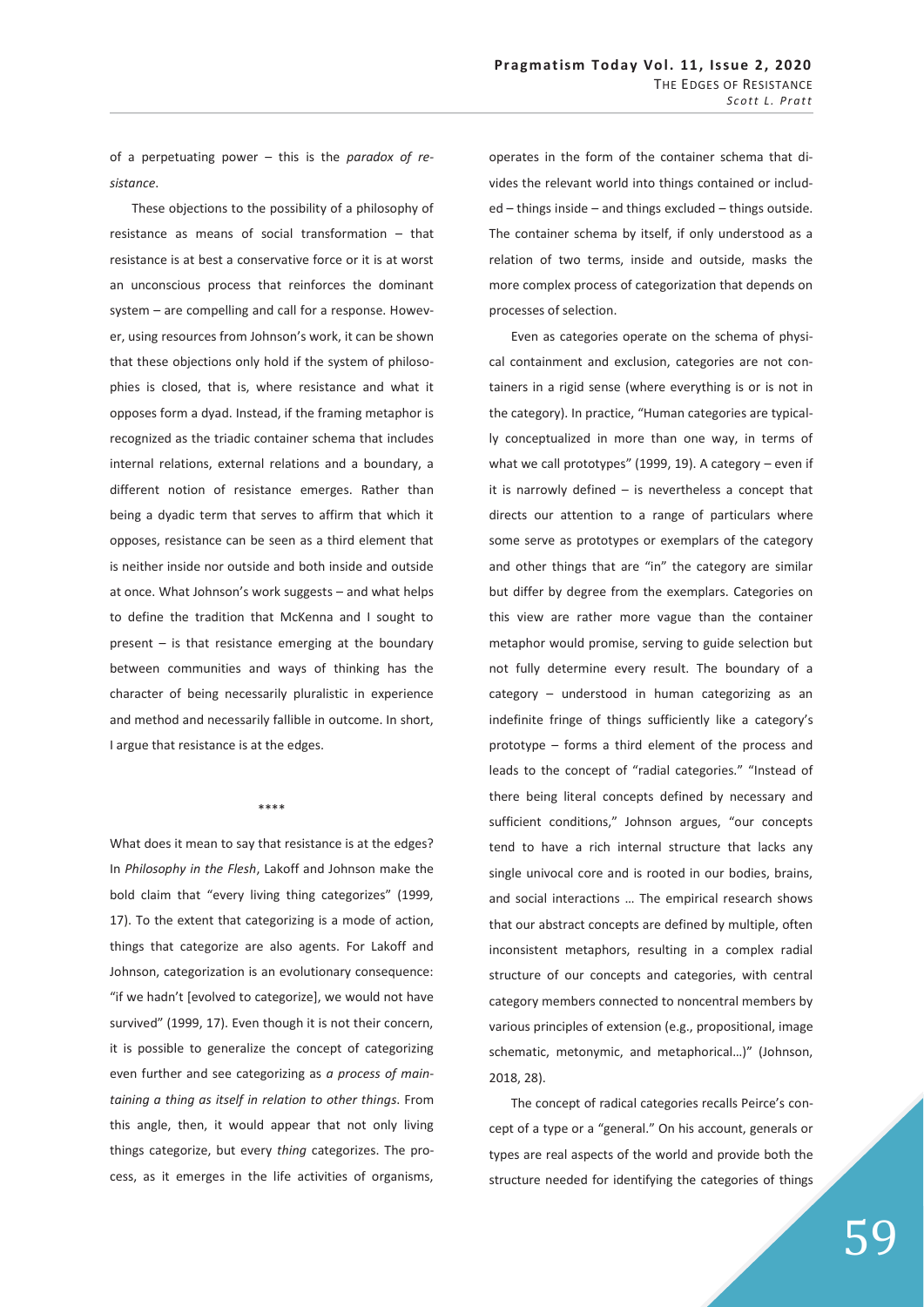encountered and at the same time provide the character of the things that do the categorizing. As a result, the process of using a category is a process of an emerging triadic relation that involves the interaction of the thing encountered, the categorizing agent, and the general or type that is produced or found in the interaction. Rather than containing a determinate set of particulars, categories are general and so are a range of possibilities. "In short," Peirce said, "the idea of a general involves the idea of possible variations which no multitude of existent things could exhaust but would leave between any two not merely *many* possibilities, but possibilities absolutely beyond all multitude" (1931, 5.103). Agency for Peirce is this categorizing process or, as suggested by T. L. Short, agency is the process of selecting for a type or purpose (Short, 2007, 110). Things, on this account, seek their own future by being at once a present particular that is moving (changing, transforming) into some next state constrained by their type.

A near analog of Peirce's conception of type is the character of a person. You are yourself at the moment, sitting where you are, thinking what you are thinking, breathing the air around you, seeing whatever you might see and hearing whatever you might hear at this moment. But as you persist, you begin to think about the end of this paper, your desire for a change in scenery or to carry out some other task you have set for yourself. The trajectory of your persistence is controlled by your character framed by the desires and habits that make you who you are. Your character, in short, directs your experience but does not fully determine it. You will consequently act in a range of ways, some closer to type and others further away. When interacting with other persons, our ability to recognize them is an embodied process of perception *and* the activities of those we perceive. The types of people we encounter are in part determined by the categories that frame our perceptions and likewise depend on what we encounter, and those things, in turn, depend on their own histories of categorization, both as the agents categorizing and as beings categorized.

As containers, categories are not simply things contained and things excluded. The operation of prototypes and the act of selection, as I said a moment ago, mark a third element of the container schema: boundaries. As Lakoff and Johnson observe,

[W]e all have a central category of bounded physical objects that is extended as we grow older. Neural optimization extends the central subcategory of bounded physical objects to a radial category on the basis of existing conceptual metaphors and other neurally based cognitive mechanisms. The result is a radial category centered around bounded physical objects (persons, places, and things) and extended from this simple center in many ways. (1999, 500)

Here physical objects are engaged as containers including their inward stuff (possibly obscured), their surroundings, and the boundary that makes them what they are in our experience. This experience of boundaries is generalizable so that Johnson can declare in *Morality for Humans* that "Virtually all of my critical arguments… are based on the inescapable primacy of organism-environment interactions as the basis of our values, meanings, thought, and actions" (2014, 217). These inescapable interactions are understood as marking boundaries. Johnson paraphrases Damasio: "an organism must establish at least a minimal permeable boundary that separates it from and simultaneously keeps it in contact with its environment… Without a boundary, there would be no organic integrity" (2014, 54). Boundaries in this case must not be understood as either/or constructions but as ones that both include and exclude – that are permeable (see 2014, 77). But permeability is not the same as finding boundaries dispensable. In the process of deciding values, Johnson argues, boundaries are less permeable because they mark the gap between the problematic structure of the present situation and the larger or wider perspective that is necessary for the operation of moral inquiry.

Considering the changes in the moral view of chattel slavery, Johnson concludes that the recognition of a "wider scope for the term 'moral person'" was "essential in bringing about the abolition of slavery" (2014, 126).

60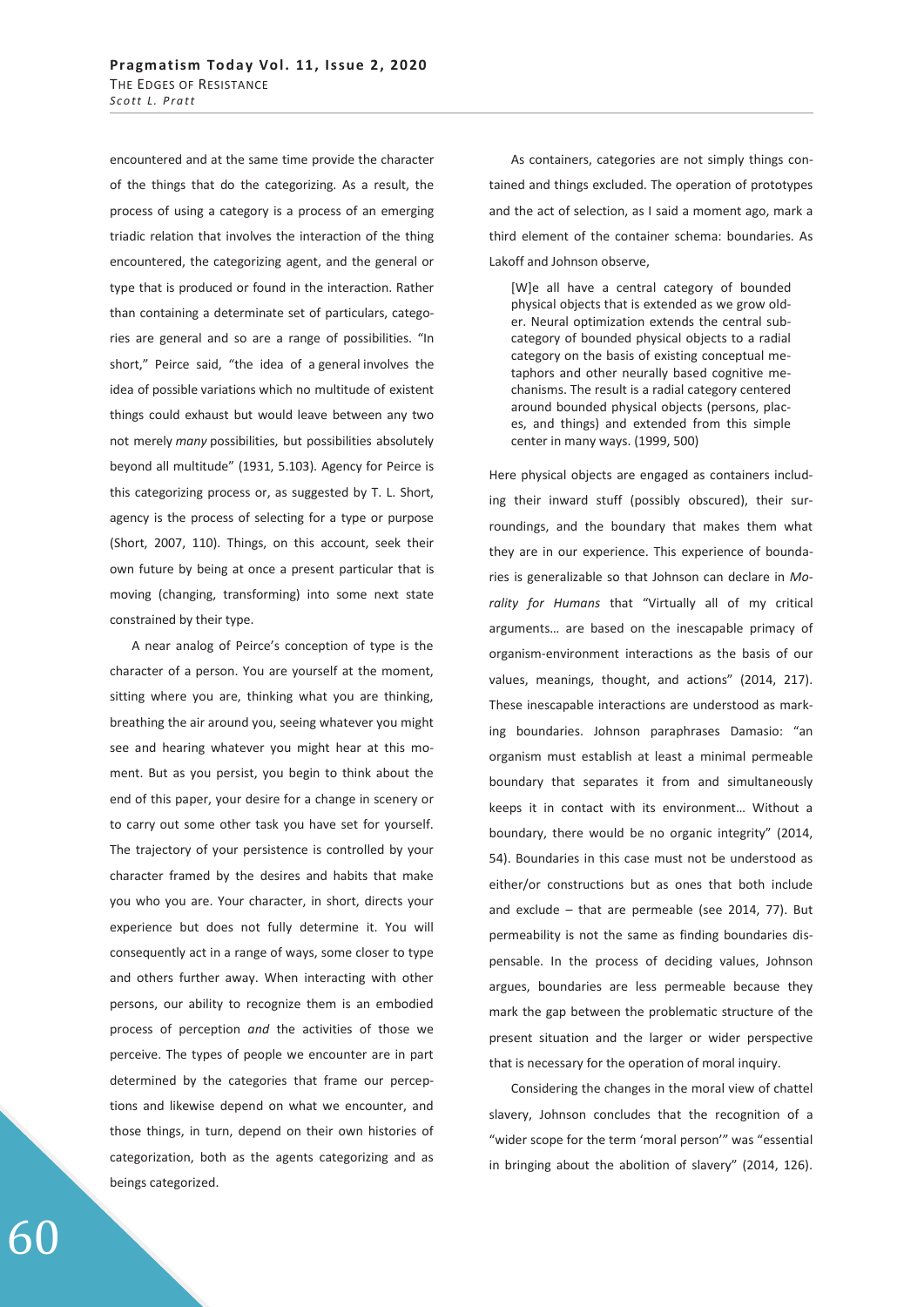The recognition of a "wider scope" depends at once on the recognition of a boundary – of different concepts of moral persons in this case – and the recognition of something beyond it. This does not require, as Johnson observes, a "Gods-eye view of [reality's] essential nature. We are ineliminably perspectival creatures who find themselves embedded in processes of a changing world" (2014, 123). But such finding requires the reality of present boundaries, types, or categories that frame our reflection and our resistance. Boundaries, in this sense, are not arbitrary nor are they dispensable in the context of valuation and they are central to categorization and so to the ontology of agents.

The centrality of boundaries is not a new claim either for Johnson or for the American tradition. James, in his essay, "A World of Pure Experience," identified the boundaries between things – their edges – as necessary for the very possibility of life itself.

[T]here is in general no separateness needing to be overcome by an external cement; and whatever separateness is actually experienced is not overcome, it stays and counts as separateness to the end. But the metaphor [of a mosaic] serves to symbolize the fact that Experience itself, taken at large, can grow by its edges. That one moment of it proliferates into the next by transitions which, whether conjunctive or disjunctive, continue the experiential tissue, can not, I contend, be denied. Life is in the transitions as much as in the terms connected; often, indeed, it seems to be there more emphatically, as if our spurts and sallies forward were the real firing-line of the battle, were like the thin line of flame advancing across the dry autumnal field which the farmer proceeds to burn. In this line we live prospectively as well as retrospectively. It is of the past, inasmuch as it comes expressly as the past's continuation; it is of the future in so far as the future, when it comes, will have continued it. (1977, 212–213)

Johnson, and John Dewey, agree with James on this point but add to it. For them, the character of life is also marked by a process of growth and, as such, a process of unification. "The key," Johnson writes, "to whatever freedom we are capable of is knowing the meaning of our situation so that we can affect change for the better" (2014, 201). To make situations better, Johnson

continues, "we want to unify our situation, which means resolving, as far as is humanly possible right now, whatever is at odds within and without us. Unification of experience is an ongoing dynamic ordering… of our situation" (2014, 202).

Which brings us back to resistance. Resistance at the edges still brings with it the possibility of perpetuating rather than undermining the system it set out to oppose. Unification, in this case, sees boundaries as the things to be crossed in order that experience can grow. Dewey writes in *Democracy and Education*, that education is "emancipation from local and temporary incidents of experience, and the opening of intellectual vistas unobscured by the accidents of personal habit and predilection" (1980, 230). And a society is properly free when "each individual gets an opportunity to escape from the limitations of the social group in which he was born, and to come into living contact with a broader environment" (1980, 24–25).

Boundaries, in this sense, are essential to freedom because they are things to be overcome. Being at the boundary, on the edge, might mark resistance, but this is at worst a temporary state since also boundaries mark a process of unification. This again raises the specter of the paradox of resistance. Consider Lakoff and Johnson's discussion of the metaphor of being *on the edge*. To be on the edge combines two basic schema – containment and source-path-goal – and marks the experience of standing at a boundary and looking back, looking toward the inside of the container of which one has been a part. "If you are *on the edge* of a bounded region," they write, "then you are close to being in that bounded region" (1999, 181). "Being on the edge of madness," relying on the same structure, "means being at the boundary of a state facing toward the interior. The issue is whether you *go over the edge*" (1999, 180). The orientation of being on this edge is not toward some transformative alternatives or even more experience, but "backward" toward what has been. Being at the edge reinforces the relation of inside and outside: it marks at once a dangerous place to be and a sharp transition to another state. Bounda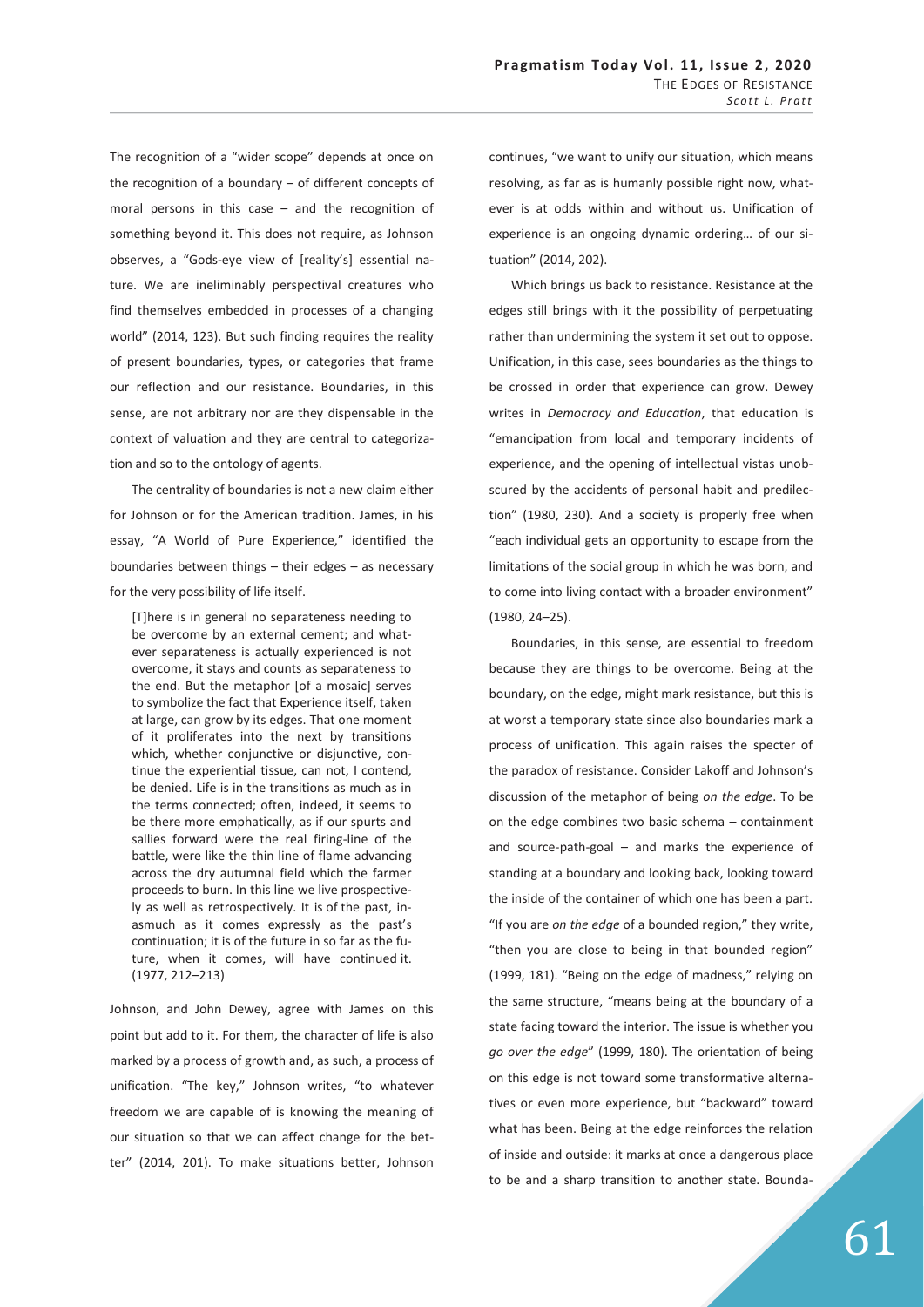ries, in this sense, are to be feared or permanently left behind. Either way, to resist at the edges appears to make resistance finally a process that demands an end to being on boundaries, leaving the thing resisted intact and the paradox in place.

The idea of an edge, however, is not a two-term relation. It takes as significant both containment and the relation of source-path-goal. An edge, understood in the context of a dyad, seems to present us with limited possibilities: fear or unification – affirming an uncrossable divide or setting it aside. But the edge of madness illustrates that edges are not simple boundaries but rather involve "facing," involve a direction. The presence of a goal or an end-in-view reframes the edge from a simple boundary to a location with a future and a past. Being on the edge is not only a dangerous place, it also a place of hope or at least the possibility of choice. Of course, edges have this character because they are framed by ends-in-view that emerge from the situation as it is experienced. "The aim set up," Dewey says, "must be an outgrowth of existing conditions. It must be based upon a consideration of what is already going on; on the resources and difficulties of the situation" (1980, 111). If this is so, then boundaries can neither disappear (since they define the situation that gives rise to the ends in the first place) nor can they block the passage beyond the situation (since they are ends that also frame movement away from the source). Resistance understood as emerging from experience marks the boundary of a recognizable dominant system and becomes an edge that also marks the possibility of change in the direction of something beyond. It is important to see that the boundaries do not vanish, however, and whatever unification there is, comes only by degrees. Consequently, the paradox of resistance is both rejected and affirmed: that which is resisted does not disappear, but it also does not exert complete control, absorbing the resistance into itself. The result is resistance that recognizes that there are some disconnections – and so pluralism and its consequent fallibilism – and that there remains a process of change that seeks something better beyond.

This idea of resistance appears again in Johnson's call for a response to the "Lure of Moral Fundamentalism" (2014, 164). "The linchpin for the whole orientation of moral fundamentalism," he writes, is "the idea that our moral concepts (e.g. *person*, *murder*, *lie*, *promise*, *right*) must be pre-given, literal, fixed, and highly determinate, in order for our moral reasoning to apply to concrete cases in experience" (2014, 170). Those committed to one or another form of such fundamentalism, enact the concept of "moral strength" by seeking "stable" "social arrangements" that "insure near fixity of beliefs and practices for extended periods of time." "Only under such conditions of resistance to change," he continues, "could one have the slightest hope of there being univocal foundational moral concepts grasped equally by all" (2014, 172). "Resistance," in this sense is to change while conserving a set of commitments already in place. But change, he notes, "is basic to the very possibility of experience" and "requires flexibility of thought, adaptation to changed conditions, and reconsideration of fixed habits, conceptual systems, and sometimes even moral principles" (2014, 189). In other words, action in a changing world requires a source, path and goal that can adjust to circumstances and overcome obstacles, including the obstacle of "immoral" moral fundamentalism. As such, moral agents must resist on the edge, poised between fixity and what will come next, organized by purpose and ready to respond to success and failure. Moral judgment as resistance in this sense is not framed by "an either/or logic that offers us only two radically opposed and equally mistaken" options where "either we *find* those moral values objectively existing in the world, or else we just *make them up!*" (2014, 194).

Moral judgment as resistance rather marks an interaction, a line where others also have their say, where no universal right of crossing has been issued. Perhaps we will be invited across or strike an ameliorative deal where, here at this place, we will have the chance to unify. Or perhaps we will recognize sharp differences and a few common concerns that produce not unification but an opening, a permeable boundary. Or perhaps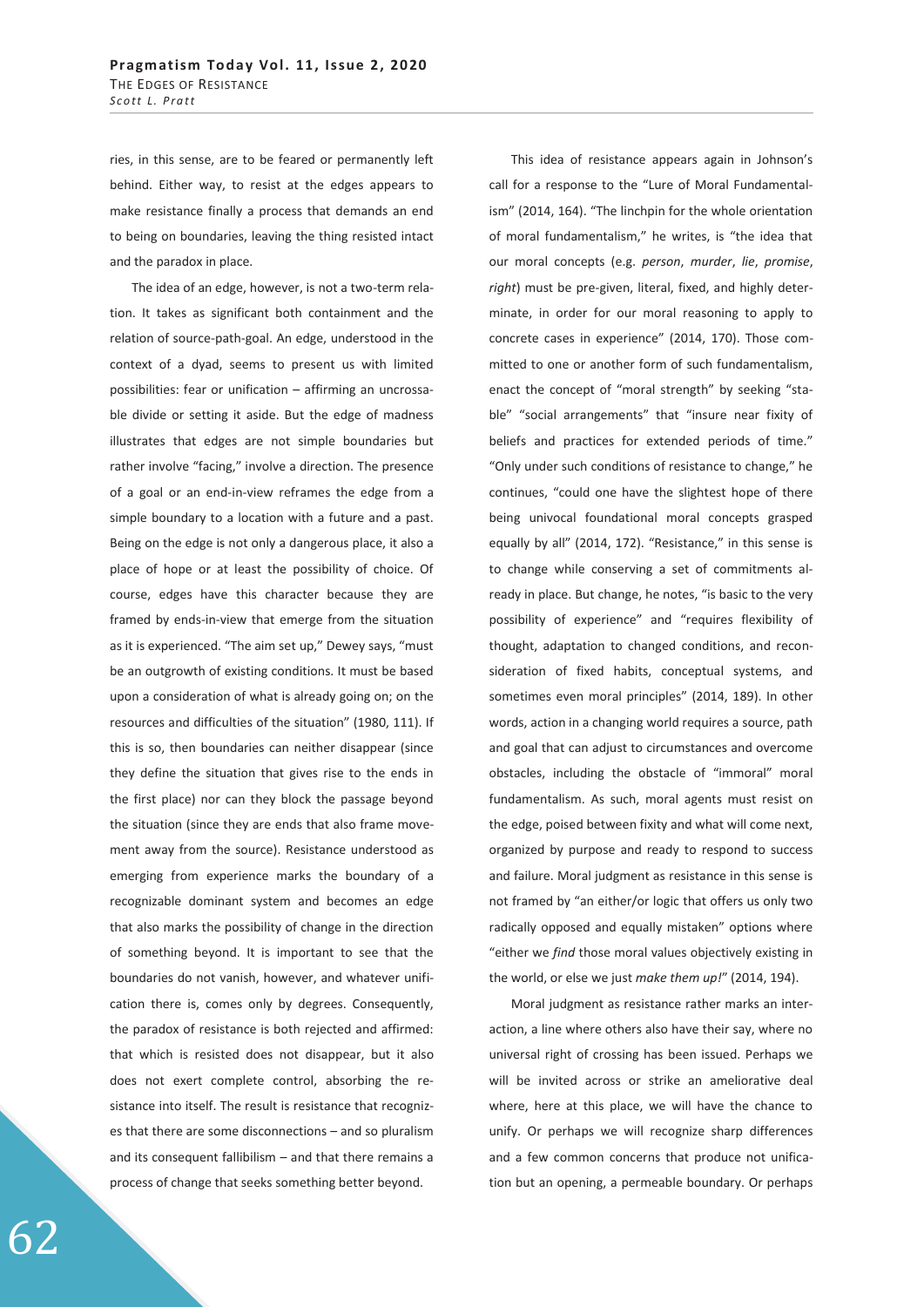we will encounter an edge where we do not unify, where our efforts to connect are refused. Our heightened attention, our wariness at the border, will allow us to notice that we are not welcome and we stand back, not up or against. Johnson's ethical naturalism, read as a philosophy of resistance, has the potential to place us at the edge of systems of domination in order to inquire and cross or inquire and step back.

In the end, Johnson provides both a way to understand the idea of a philosophy of resistance and an example of such a philosophy. To resist is to oppose but, in opposing, it is to be at a boundary where our actions and the actions of the others who live there will decide how experience unfolds. Our lives will not be predetermined by dogma nor will we be free to act without constraint. Johnson captures this place well as he summarizes the stance, he takes toward the moral principles we inherit from the Western philosophical tradition. "Moral principles are not to be taken lightly, but neither are they to be taken as absolutes. They are guides to important considerations that ought to be tried out and tested in ongoing deliberations" (2014, 189). The resulting ethical naturalism, Johnson concludes, a is *non-absolutist* in "that there are no non-perspectival, ahistorical, or… a priori… sources of moral values or principles;" *nonrelativist* since reasons can always be given for the choice of a "better" action; and *non-reductive* since "no one method, or single type of explanatory framework, is by itself adequate to the complexity of experienced situations" (2014, 196). It also marks a teleological commitment, *amelioration*, "predicated… on the hope that collective human reflection and agency can make things better" (2014, 196). "Better" in this case names Johnson's (and the long-standing pragmatist) normative principle of growth. Recalling the schema of motion, Johnson concludes "If we are to move forward, we need an enriched understanding of all the factors operating within our situation and all of the possibilities open to us for harmonizing our competing ends, principles and values. In a very real sense, we need to go beyond our present self-identity" (2014, 199). The edge of resistance

marks the boundary between ourselves and the world we navigate. Resistance here calls for one to "move forward" *beyond* ourselves, not back toward the places where we simply *stand up* for ourselves.

The philosophies of resistance that McKenna and I sought to describe are of this sort. They are ways of thinking and acting that reject dogma and recognize fallibilism and hope for a better future. But they also recognize that this can only occur in the context of a pluralism of method, knowledge, culture and place. As we said in *American Philosophy*,

When [W. E. B.] Du Bois declared that the goal of racial groups in the United States was to embrace the 'unifying ideal of race', 'he (like [James] Cone after him) proposed a kind of power that both separated and united America along the edges of its parts. Such power… would not seek a final unity but a process of uniting with others here and there where the boundaries encountered would be the source of new life and experience… American philosophies of resistance, by attending to the situation at hand, became obstacles to the system, wrenches in the works. (2015, 374)

And in turn these philosophies of resistance sought to overcome the obstacles of the dominant culture and its ways of thinking and meaning. Johnson's work from his first dissent from the dogma of the church to his most recent work gives us a model of the struggle to live in a pluralistic world, a model of the edges of resistance.

## **References**

- Dewey, John. 1988. Philosophy and Civilization. In *Later Works, Volume 3: 1927*–*1928*. Edited by Jo Ann Boydston. Carbondale: Southern Illinois UP.
- Dewey, John. 1980. *The Middle Works, 1899*–*1924*, Volume 9. Edited by Jo Ann Boydston. Carbondale: Southern Illinois University Press.
- James, William, and McDermott, John J. 1977. *The Writings of William James: A Comprehensive Edition, including an Annotated Bibliography Updated through 1977*. Chicago: U of Chicago.
- Johnson, Mark. 2014. *Morality for Humans: Ethical Understanding from the Perspective of Cognitive Science*. Chicago: U of Chicago.
- Johnson, Mark. 2017. *Embodied Mind, Meaning, and Reason: How Our Bodies Give Rise to Understanding.* Chicago: U of Chicago.